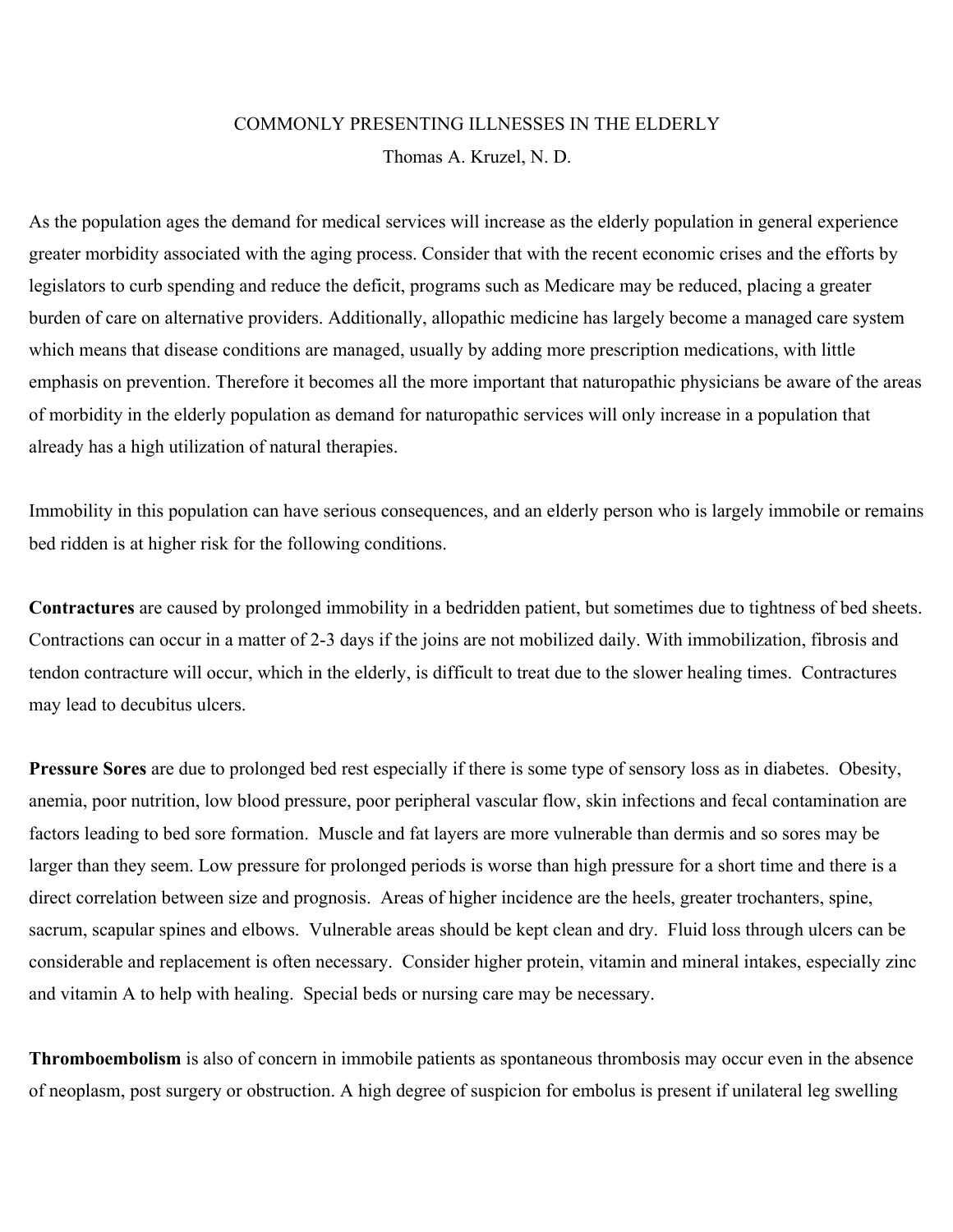occurs, but bilateral leg swelling is not unheard of. There may be patients who have no swelling or calf tenderness. Paralyzed patients need to have regular physical therapy and frequent leg and arm inspection is necessary with anyone on prolonged bed rest. It is best to get the person up and walking, do leg exercises and deep breathing when possible. Consider some form of prophylactic herbal anticoagulant therapy.

**Dehydration** can occur due to prolonged immobility. Common causes of low fluid intake are fear of incontinence, inadequate or difficult-to-utilize bathroom facilities, fear of falling, or loss of drinking habit. Clinically you will see a dry brown tongue, sunken cheeks, inelastic skin, elevated blood urea nitrogen and often electrolyte imbalance. Over use of diuretics, coffee, alcohol or diabetes may cause this condition as can diarrhea or vomiting. Lassitude, weakness and prostration should suggest potassium depletion  $($  < 3.5 meg/l), which can occur due to dehydration.

**Constipation** from prolonged bowel inactivity may lead to irritation with subsequent passage of large amounts of mucous. Bowel obstruction should be considered. An impacted bowel may cause an elderly person to become mentally confused or disoriented, which will abate after passage of stool. Bowel problems can be avoided by increasing fluid and fiber intake. Fruits and greens are often found to be lacking in the geriatric diet, especially in rest homes.

**Incontinence** is one of the leading causes of admissions to rest homes. During illness the incidence increases, much to the embarrassment of the elderly patient, but returns to normal afterward. Prolonged bed rest also predisposes to incontinence, especially at night. The person may also be totally unaware of the problem they have with incontinence due to their mental status.

Some causes of **fecal incontinence** are proctitis, cancer of the rectum, prior rectal surgery, anal prolapse and lesions of the spinal cord or cortical region. Most often it is due to chronic constipation which causes diarrhea or looser stools due to irritation. Rectal exam often provides information regarding fecal impaction and helps to clear the problem while several days of enemas or colon hydrotherapy may be needed to get things flowing again.

**Independence** - For most elderly patients, maintaining their independence as long as possible is a must. For some, it is very easy to give it up and become dependent upon others. For therapeutic and mental health reasons it is probably best to allow an older patient to do as much as possible by themselves. This may require great patience on the part of the family, but it is the best for the elderly.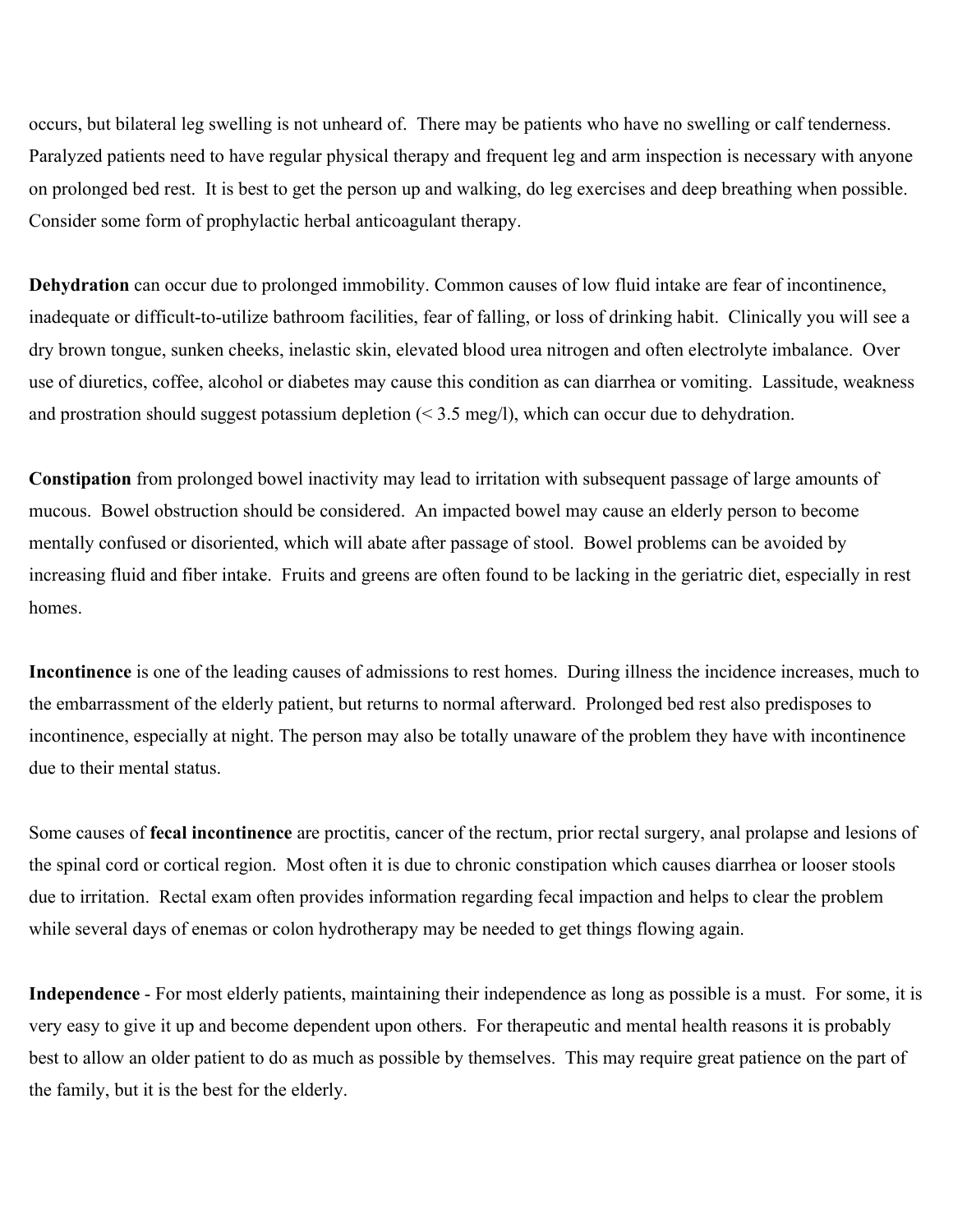**Hypothermia** - A Body temperature of 35 °C or less is considered hypothermic. Hypothermia can be seen at the onset of diseases such as pneumonia, pulmonary embolism, cardiac infarction and stroke. Often it is due to sleeping in cold bedrooms or from having fallen on ice or on the floor and not being able to get up. Complications are pneumonia, pancreatitis, organ infarct and gangrene of the extremities. Death may be quite sudden and unexplained even if the patient seems to be responding. Hypothermia may present as clouded consciousness, slurred speech, no shivering, puffy face, slow pulse, muscle rigidity and very cold skin, especially of the abdomen. They may not appear ice blue but pink. Rapidly re-warming a hypothermic patient is contraindicated as cardiovascular collapse may occur. Rewarm at not more than 0.5 °C per hour along with other support measures such as oxygen etc. The best treatment is prevention.

**Hyperthermia** - direct sun exposure need not occur in order to become hyperthermic. Environmental temperatures above 38 °C for several days may cause symptoms such as apathy, weakness, faintness and headache. Signs include body temps of 39.5 °C, tachycardia, and dryness of the skin. Electrolyte abnormalities may or may not be present and perspiration is reduced due to less active sweat glands. Treatment with ice water sponging, fans, alcohol sponge baths to rapidly reduce the temperature is desirable. Some IV therapy may be needed but isn't always necessary as fluid loss may not have occurred. As with hypothermia, any medical condition the patient has (i.e., diabetes) may be made worse by this condition and in fact may precipitate an exacerbation.

Often elderly patients that are seen in the office or inpatient settings will present with few symptoms. More often than not they will end up in your office because a caregiver or loved one will have noticed that there is a change in their personality or normal activities of daily living (ADL's). This becomes important because this may be the only sign of an underlying disease process.

**Headaches** - Periodic or frequent headaches should alert the clinician to the possibility of a space-occupying lesion. This is due to the fact that the elderly generally present with fewer headaches. Temporal headache or facial pain should suggest arteritis and needs to be worked up. Headache due to dehydration is almost never seen as often as it would be in a younger patient.

**Sleep/Insomnia** – It is somewhat of a myth that elderly people generally requires less sleep than younger. Often an older person will take periodic naps to compensate. If they are sleeping more it may be due to boredom or depression.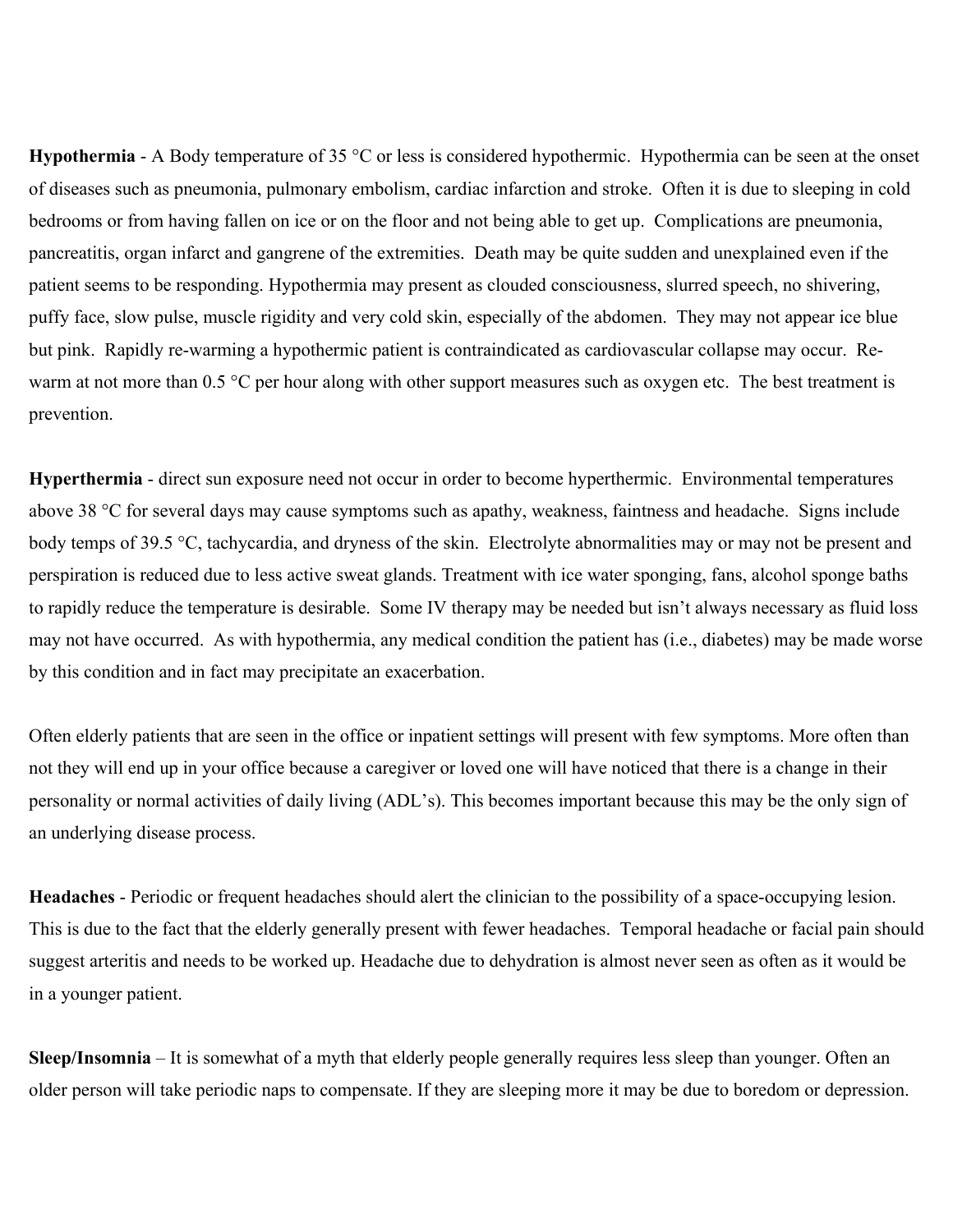Sedative use needs to be considered, as does uremia, heart failure or respiratory insufficiency. Insomnia may also be due to depression or some type of mental upset. An elderly patient may need to urinate more often at night either through habit, bladder disease or use of alcoholic drinks to help them sleep.

**Dysphagia** - Is often seen and may be due to neurological dysfunction more often than physical obstruction. Conditions that need to be considered are cancer of the esophagus or larynx, Plummer-Vinson Syndrome, diverticula's and hiatal hernia.

**Anorexia** - Appetites are variable in this age group and it is important to consider how the person ate in the past when trying to assess their eating pattern now. Appetite is probably the last thing to recover from an illness, but anorexia may be the first sign of gastric cancer or other underlying illness. Anorexia nervosa is not found in the elderly but some patients may decide not to eat, as they do not wish to live. It may also be a sign of depression.

**Dyspnea** - With age, the lung vital capacity decreases, as does the ability of oxygen to diffuse, whereas the residual volume increases. A certain amount of dyspnea may be present, with the elderly person restricting their normal ADL's to compensate. It is also present in obesity as well as anemia. With respiratory disease the respiratory rate will increase and is often the first sign before the pulse and temperature increase. Dyspnea occurs with heart failure and it is important to ask how many pillows they sleep on or it there is coughing at night. Persistent deep, panting respirations in someone who looks sick suggests acidosis. Attacks of breathlessness may be Cheyne-Stokes respiration and is somewhat common or perhaps an acid-base imbalance.

**Vertigo** - Is a very common complaint with or without a disease process. Causes are anemia, acute GI bleeding, carotid sinus syndrome, postural hypotension, hypertension, cardiac rhythm changes, MI, minor CVAs, wax in the ear, middle ear disease, acoustic neuromas, acute labyrinthitis, sinus congestion, Menieres disease. Also consider drugs such as salicylates, quinidine, beta-blockers, barbiturates, diuretics and antihypertensives.

**Syncope** - These often present as attacks and cause much anxiety and alarm which may make it difficult to get a history. Concern may arise from the family or spouse as to whether or not the patient is capable of living by themselves or needs to be in an assisted living environment. Etiology can be from minor epileptic fits, stroke, cardiac event or localized cerebral ischemia or plaques. The carotid sinus syndrome can be reproduced by having the person do exactly what caused the attack to see if it occurs again (often neck hyperextension). So-called drop attacks where the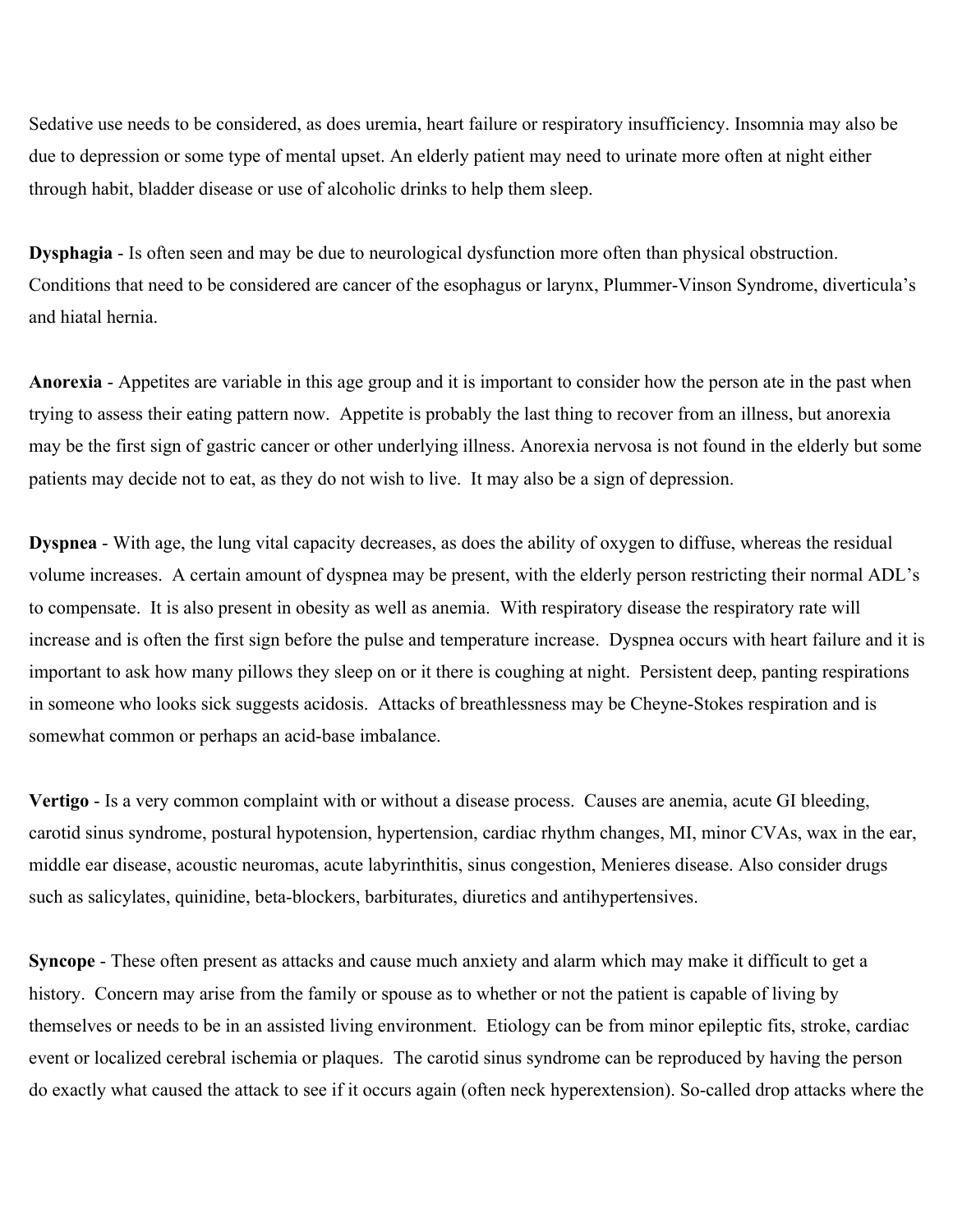patient suddenly falls and can't get up due to muscle flaccidity may last from minutes to hours. The cause is often unknown and needs a complete work up. Finally the patient may present with hysteria, especially if they are feeling neglected, unloved or are facing a move to a different location. This is often a difficult situation to deal with but needs to be addressed and may require the assistance of a social service agency.

**Hypotension** - Patients complain of dizziness, limpness, or fainting on standing up. Some will have trouble sitting because they feel ill, or perhaps feel giddy. Usually this is a sign of a severe circulatory disturbance or acute GI hemorrhage or a cardiopulmonary event needs to be considered. MI rarely takes the classic form in the elderly and a low BP may be its first and only sign. A pulmonary infarct, especially if there is a history of being bed ridden, may present the same way. Elderly people on hypertensive drugs are very susceptible to their effects while hypokalemia may cause low BP. In addition, postural hypotension has been shown to be common in those patients with low serum sodium levels.

**Blindness/poor vision** - Gradually decreasing sight may not be as common as is generally thought and should not be automatically assumed. It may however, be the reason for a decreasing mobility, poor orientation or bizarre visual impressions. Cataract formation may present as direct light causing a glare and the person compensating by sitting with their back to a window or wearing dark glasses while reading. Sudden onset of blindness may mean retinal detachment, hemorrhage, retinal vein thrombosis, giant cell arteritis or an occipital lesion or due to stroke. Quite often the elderly person will be in a state of denial until it is too late to learn Braille.

**Deafness** and hearing loss is common while impaired hearing isn't. Usually the loss is in the higher tone range but it is not uncommon for the elderly person to hear female voices better than male voices. Being unable to hear, the elderly person will usually withdraw and become less social. If totally deaf, they may respond to questions with a blank stare or smile and may be considered mentally deficient until the question is written out for them. Selective hearing is not uncommon and often results from the person's interest level.

**Fatigue** - Along with inactivity and a negative outlook, fatigue may be due to depression or boredom. It may also be due to wasting illnesses, anemia, heart disease (especially left ventricular failure), hypokalemia and cachexia. Consider that they are on to many prescription medications, the onset of fatigue often following a medication change or addition. While the vitality level drops off somewhat, if an elderly person is expected by their family or physicians to be fatigued, they generally will be. Following an illness, energy levels will return too normal, but somewhat slower.